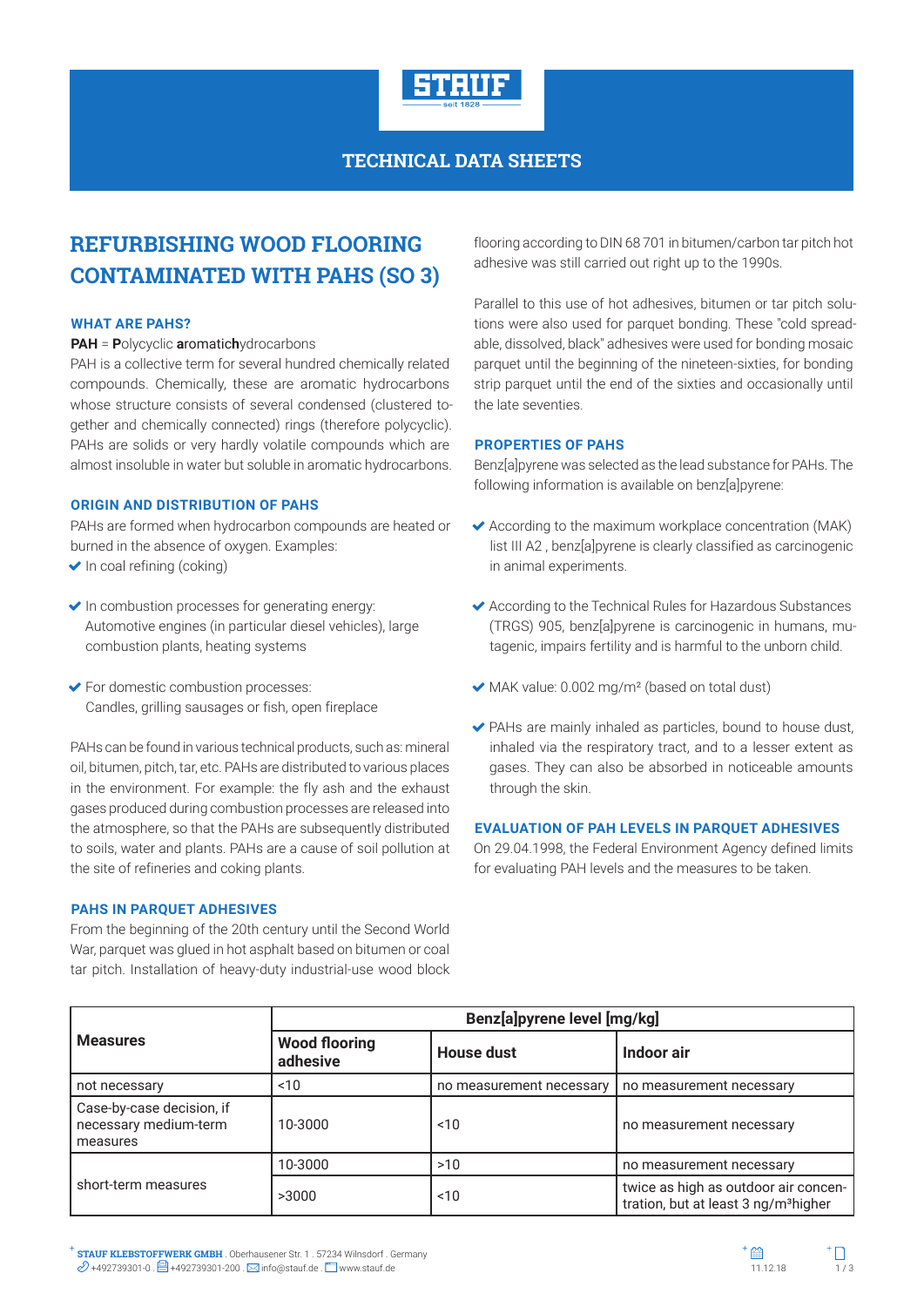

### **TECHNICAL DATA SHEETS**

### **CONDITIONS FOR REFURBISHING WOOD FLOORING CONTAMINATED WITH PAH**

Before refurbishment of PAH-containing parquet floors can start, it is necessary to carry out a number of organisational measures which are described in detail in the "Instructions for removing PAH-containing adhesives for wood floors" of the Employers' Liability Insurance Associations for the building trade. The measures are mentioned in brief below:

- A certificate of competence must be kept.
- Various Technical Rules for Hazardous Substances (TRGS) must be observed: TRGS 524, 440, 150, 551
- There is a duty to notify: Employer's Liability Insurance Association, Factory Inspectorate, Office for Occupational Health and Safety
- ◆ Occupational medical check-ups: G 26, G 40
- $\triangleright$  Operating instructions must be drawn up in accordance with § 20 of the Hazardous Substances Ordinance (German abbreviation: GefStoffV).
- ◆ Technical and personal protective measures must be taken
- $\blacktriangleright$  Removed parquet must be disposed of according to special waste code numbers.

Minor repair work  $(< 2 m<sup>2</sup>)$  can be carried out without the abovementioned measures after only one single renovation notice by the company.

### **REFURBISHMENT PRINCIPLES**

There are two refurbishment options: Remove PAHs Encapsulate PAHs

The removal of PAHs is the most consistent and long-term logical solution to the problem. The disadvantage of the relatively high costs may be mitigated by high federal participation. Although the encapsulation of PAHs initially causes fewer costs and requires only straightforward occupational health and safety measures, the problem is merely postponed this way and sometimes requires complex and thus cost-intensive system set up.

### **STAUF'S REFURBISHMENT CONCEPTS**

Three different refurbishment concepts are available:

- Encapsulate the parquet flooring
- Encapsulate the adhesive
- **STAUF KLEBSTOFFWERK GMBH** . Oberhausener Str. 1 . 57234 Wilnsdorf . Germany **STAUF KLEBSTOFFWERK GMBH** . Oberhausener Str. 1 . 57234 Wilnsdorf . Germany  $\mathscr{D}$  +492739301-0 .  $\Box$  +492739301-200 .  $\boxtimes$  info@stauf.de .  $\Box$  www.stauf.de .  $\Box$  www.stauf.de . www.stauf.de . which is a set of the

Complete refurbishment

#### **ENCAPSULATION OF THE WOOD FLOORING**

Principle: PAHs are encapsulated together with the parquet flooring

No release of PAHs No special occupational safety measures

| Tests                                                                        | <b>Check the strength</b><br>of the parquet bond                                                                              |
|------------------------------------------------------------------------------|-------------------------------------------------------------------------------------------------------------------------------|
|                                                                              | ← Fix hollow or loose areas<br>(inject, reglue, screw)                                                                        |
| Preparatory<br>measures                                                      | $\blacktriangleright$ Sand the parquet flooring<br>◆ Close the edge joints with<br>elastic sealing compound<br>(acrylic, PU). |
| Seal dust/<br>decouple mechanically/<br>produce an<br>overcoatable substrate | $\triangleright$ STAUF comfort pad                                                                                            |
| Wood flooring adhesive                                                       | $\vee$ PUK types                                                                                                              |
| New parquet flooring                                                         | Tongue and groove material,<br>for example (22 mm strip par-<br>quet, two-layer single strips)                                |

### **ENCAPSULATION OF THE ADHESIVE**

Principle:

Remove unstable old parquet - tar pitch adhesive encapsulated

PAHs are released, observe occupational health and safety etc.

| Tests                                                                          | <b>Check the strength</b><br>of the parquet bond                                                                                                                                          |
|--------------------------------------------------------------------------------|-------------------------------------------------------------------------------------------------------------------------------------------------------------------------------------------|
| Preparatory<br>measures                                                        | $\blacktriangleright$ Remove parquet flooring<br>$\blacktriangleright$ Remove unstable adhesive<br>residues<br>◆ Close the edge joints with<br>elastic sealing compound<br>(acrylic, PU). |
| Seal dust/<br>Produce an even surface/<br>produce an<br>overcoatable substrate | $\checkmark$ STAUF VEP 195<br>✔ Quartz sand<br>$\triangleright$ STAUF XP-40                                                                                                               |
| Wood flooring adhesive                                                         | ✔ SPU types<br>$\blacktriangleright$ M2A types<br>$\blacktriangleright$ SMP types<br><b>PUK types</b>                                                                                     |